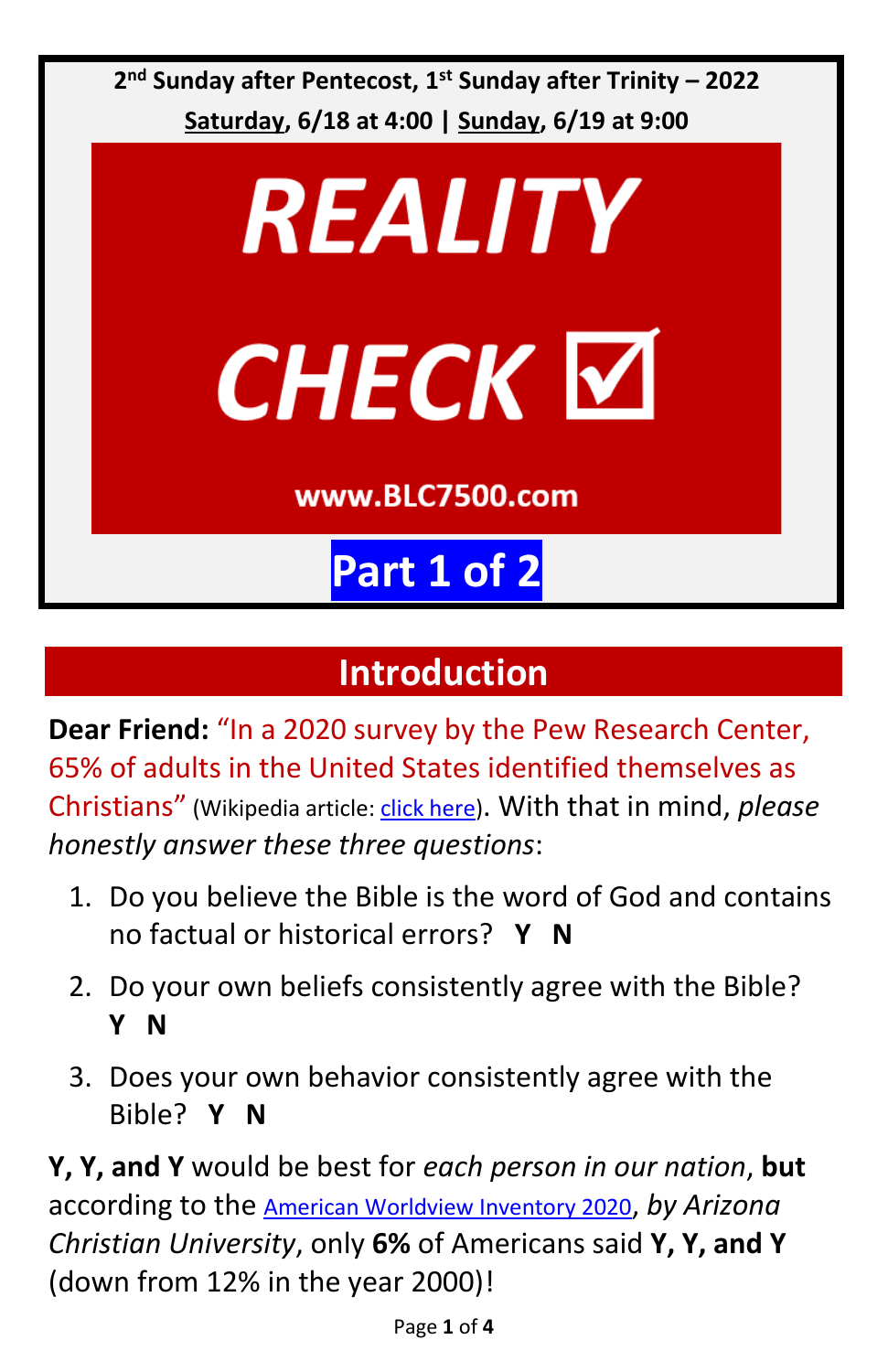**Reality Check:** In the USA, **65%** SAY they are Christians, *BUT only 6% match what the Bible says about being a Christian!*

What is going on in the USA today? Paul warned us that a time would come – *and I believe that time has now come* – when people would have **a form of godliness but deny its power** (2 Timothy 3:5).

#### **May the LORD use this brochure to:**

- *Grow up those who believe!*
- *Sober up the unrepentant!*
- *Stand up* our faltering nation!
- *Ready up many for judgment day!*

## **Who is God?**

- All good, no evil: <sup>NAU</sup> 1 John 1:5 ... God is Light, and in Him there is no darkness at all.
- **The eternal, tireless, all-knowing creator: NAU Isaiah 40:28** The Everlasting God, the LORD, the Creator of the ends of the earth does not become weary or tired. His understanding is inscrutable *[unknowable]*.
- The shelter and strength of all who trust in Him: NAU **Psalm 46:1** God is our refuge and strength, a very present help in trouble.

# **What has God done?**

**Example 2 In the Senesis 1:1** In the beginning God created the heavens and the earth.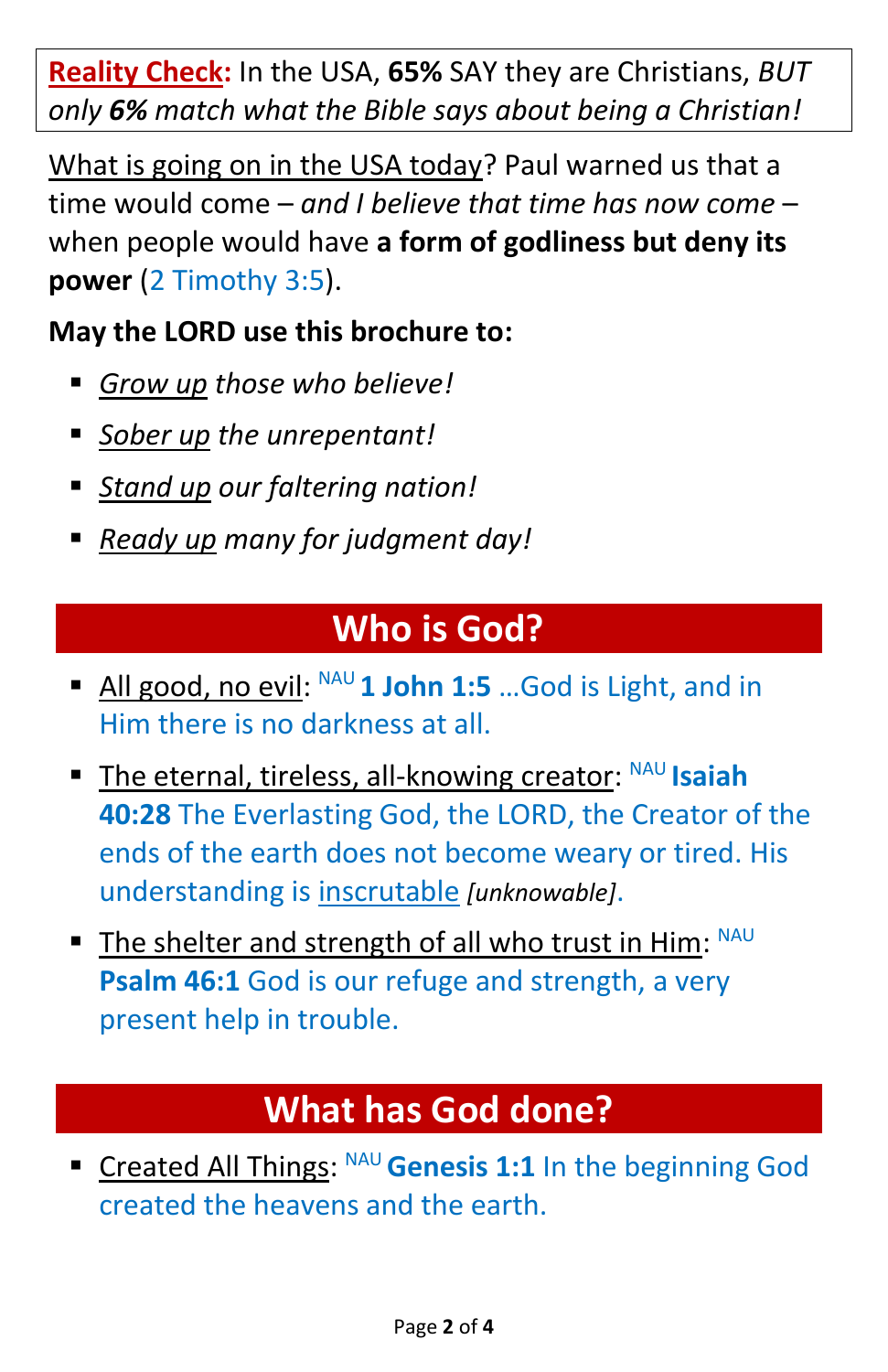- Promised His Son: *God said to the devil:* <sup>NAU</sup> Genesis 3:15 "…I will put enmity between you and the woman, and between your seed and her seed; He *[My Son, the Messiah]* shall bruise you on the head, and you *[Satan]* shall bruise him on the heel."
- Sent His Son: NAU Galatians 4:4-5 But when the fullness of the time came, God sent forth His Son, born of a woman, born under the Law, so that He might redeem those who were under the Law, that we might receive the adoption as sons.

### **What is God doing?**

- Controlling All Things: <sup>NAU</sup> Isaiah 45:6-7 "... I am the LORD, and there is no other, the One forming light and creating darkness, causing well-being, and creating calamity..."
- **E** Sustaining All Life: ESV Job 12:10 In [the LORD's] hand is the life of every living thing, and the breath of all mankind.
- Providing All Needs: The Psalmist prayed: NAU Psalm **145:16** "You open Your hand and satisfy the desire of every living thing."

### **What did God say?**

Because of **Who** I am, **what** I have done, and **what** I am doing, *all people should* → respect Me, → trust Me, and **→**obey Me!